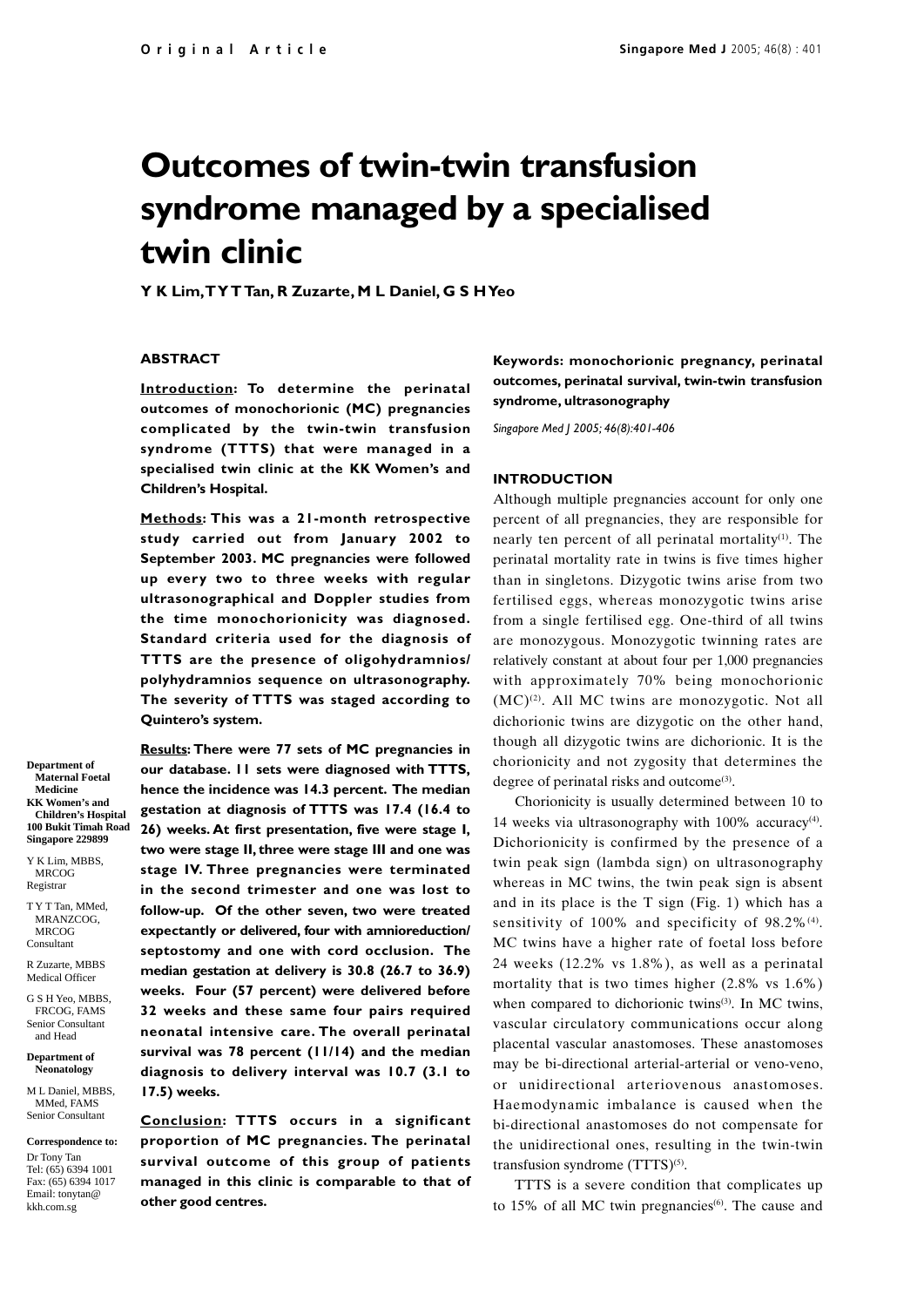

**Fig. 1** Ultrasonographical image shows the T sign in MC twins.

pathophysiology of TTTS remain poorly understood but placentas from MC pregnancies with TTTS have absent or significantly fewer artery-to-artery anastomoses than MC pregnancies without TTTS<sup>(7)</sup>. Hence, TTTS is attributed to unbalanced blood shifts from one twin (the donor) to the other twin (the recipient). Oligohydramnios develops in the donor twin who progressively becomes anaemic, growth restricted and oliguric, whereas polyhydramnios develops in the recipient who becomes plethoric, cardiomegalic and polyuric. The antenatal diagnosis of TTTS is the ultrasonographical finding of severe discordance in amniotic fluid volumes, with polyhydramnios in the recipient's sac and oligohydramnios or anhydramnios in the donor's sac. Without treatment, a mortality rate of up to 80% can be expected<sup>(8)</sup>. Additionally, there is significant morbidity in surviving neonates due to premature birth as well as a result of acquired brain injury in-utero. Standard treatment options for TTTS include amnioreduction with or without septostomy, laser ablation of placental vascular anastomoses, and selective cord occlusion.

Unequal placental sharing in MC placentas contribute to intrauterine growth restriction, which occurs at an incidence of about 40% in MC twins. Acute transfusions can occur during labour or antenatally when a significant blood pressure difference occurs between the MC twins. This may result in the death of the donor twin, with concomitant damage or death of the co-twin. The estimated risk of death to the co-twin is 25%, with a further 25% risk of acquiring brain lesions in the event of the death of one twin<sup>(9)</sup>. In view of such high risks in MC twins, close surveillance for monochorionic twin pregnancies by specialised units was started for this group of high risk pregnancies.

The aim of our study was to determine the perinatal outcomes of MC pregnancies complicated by TTTS managed in a specialised twin clinic at the KK Women's and Children's Hospital (KKWCH), Singapore, a tertiary hospital with approximately 14,000 deliveries a year.

## **METHODS**

This was a retrospective study spanning a period of 21 months from January 2002 to September 2003. All MC twins followed-up at the KKWCH MC twin clinic were included in this study. These twins include all diagnosed in KKWCH and those referred from other hospitals. Monochorionicity was established by the absence of a twin peak sign on ultrasonography when scanned before 14 weeks gestation. In those referred after 14 weeks gestation, single placentation with a thin dividing membrane in concordant sex foetuses were used to identify probable MC twins. Once diagnosed as MC twins or probable MC twins, they underwent close surveillance every two to three weeks by ultrasonography for amniotic sac discordance, biometry and Doppler studies of the umbilical arteries. The standard diagnostic criteria for the diagnosis of chronic TTTS are the presence of oligohydramnios in one sac and polydramnios in the other sac on ultrasonography. The severity of TTTS at initial diagnosis is staged as per Quintero's classification<sup> $(10)$ </sup>. In Stage I, there is amniotic fluid discordance. In Stage II, the donor's bladder becomes non-visible. In Stage III, Doppler flow studies become critically abnormal. In Stage IV, hydropic features are present in the foetuses.

When TTTS was diagnosed, surveillance frequency was increased to weekly at least. Amnioreduction/ septostomy was offered to all patients when TTTS with severe polyhydramnios was diagnosed and when severe polyhydramnios recurred. Amnioreduction was performed by vacuum aspiration through an 18-gauge needle until it was technically difficult to continue and the deepest pool was less than 8 cm. Selective foetocide by cord occlusion was offered when preterminal TTTS was diagnosed. Preterminal TTTS is defined as a stage III TTTS with abnormal ductus venosus or umbilical venous Doppler changes, or a stage IV TTTS.

The primary outcome measure was perinatal survival defined as survival up to four weeks of life. Secondary outcome measures were: significant neonatal morbidity such as necrotising enterocolitis, respiratory distress syndrome, bronchopulmonary dysplasia, retinopathy of prematurity, cardiac defects, intraventricular haemorrhage, and neonatal jaundice.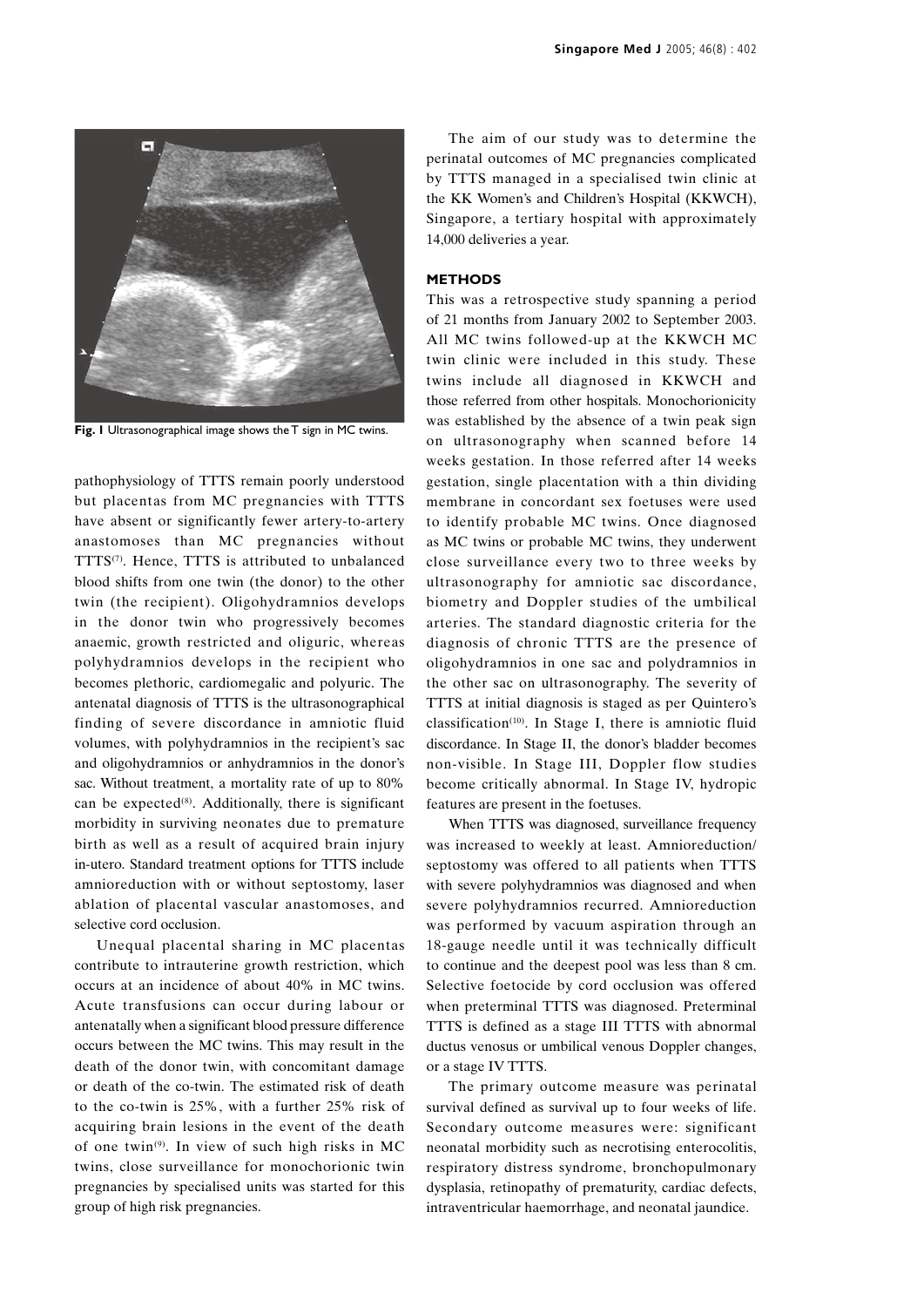|                                   | Patient A   | Patient B                                            | Patient C   | Patient D          | Patient E                     | Patient F  | Patient G   | Patient H                     | Patient I                     | Patient     | Patient K                    |
|-----------------------------------|-------------|------------------------------------------------------|-------------|--------------------|-------------------------------|------------|-------------|-------------------------------|-------------------------------|-------------|------------------------------|
| Gestation at<br>diagnosis (weeks) | 26          | 26                                                   | 17.3        | 19.4               | 16.4                          | 20         | 17.3        | 16.7                          | 18.7                          | 17.4        | 17.0                         |
| Stage at diagnosis<br>(Quintero)  |             |                                                      |             |                    |                               | Ш          | Ш           | III                           | $\mathbf{III}$                | III         | IV                           |
| Worst stage<br>(Quintero)         | III         |                                                      |             | ٧                  |                               | Ш          | Ш           | $\mathbf{III}$                | $\mathbf{III}$                | III         | V                            |
| Therapeutic<br>procedures         | Delivery    | No.<br>Returned<br>to home<br>country for<br>therapy | A, S        | No                 | Declined.<br>Opted<br>for TOP | A, S       | A, S        | Declined.<br>Opted<br>for TOP | Declined.<br>Opted<br>for TOP | A, S        | $C$ (for<br>twin $  \rangle$ |
| Gestation at<br>delivery (weeks)  | 26.7        | <b>NA</b>                                            | 34.7        | 36.9               | 17                            | 28.1       | 28.1        | 17                            | 20.7                          | 30.3        | 20.1                         |
| Mode of delivery                  | <b>LSCS</b> | -                                                    | <b>LSCS</b> | NVD,<br>stillbirth | $\overline{\phantom{m}}$      | <b>NVD</b> | <b>LSCS</b> | $\overline{\phantom{m}}$      | $\overline{\phantom{m}}$      | <b>LSCS</b> | NVD,<br>(IUD of<br>twin 2)   |

#### **Table I. Antenatal characteristics.**

Therapeutic procedures: A – amnioreduction, S – septostomy, C – cord occlusion, TOP – termination of pregnancy; Mode of delivery: LSCS – lower segment caesarean section, NVD - normal vaginal delivery; NA – not applicable.

### **RESULTS**

There were a total of 25,074 deliveries at KKWCH from January 2002 to September 2003 and of these, 273 were twin pregnancies. A total of 77 MC twin pregnancies (52 MC and 25 probable MC) were seen during the study period. The racial composition was 43 Chinese, 17 Malays, 11 Indians, and six of other races. 11 patients were diagnosed with TTTS, giving an incidence of 14.3% in our cohort. Nine of the 11 sets (81.8%) were diagnosed as MC by the absence of the twin peak sign between 10 to 14 weeks gestation.

The median maternal age was 31 years (range 22 to 44 years). The median gestation at diagnosis of TTTS was 17.4 weeks (16.4 to 26 weeks). At first presentation, five cases were stage I, two were stage II, three were stage III and one was stage IV (Table I). One patient was lost to follow-up. This patient was diagnosed with stage I TTTS at 26 weeks gestation. She had returned to another country soon after diagnosis for antenatal care of her pregnancy. We had three patients who opted for elective termination of pregnancy (TOP), of which two (at 16.7 and 18.7 weeks gestation, respectively) were at stage III and one (at 16.4 weeks gestation) was at stage I.

Of the remaining seven patients, one was managed conservatively when the intrauterine death of one twin was diagnosed. One patient required urgent delivery for non-reassuring foetal status at diagnosis of TTTS at 26.7 weeks. We treated four patients with amnioreduction, with or without septostomy, and one patient with selective foetocide via cord occlusion. The cord occlusion was accomplished by ultrasound-guided bipolar diathermy of the recipient in a pregnancy with stage IV TTTS after approval by the Ministry of Health and the Hospital Ethics Committee. In the immediate post-procedure period, the recipient foetus was well. Two weeks after the procedure, the recipient foetus was noted to be within both the donor and recipient sacs, with amniotic membrane around it, and with no cardiac activity.

The median gestation at delivery was 30.8 weeks (26.7 to 36.9 weeks). 85.7% (6/7 pregnancies) were delivered via abdominal route and 57.1% (8/14 babies) required intensive care. More than half of the pregnancies (57.1%) delivered before 32 weeks. The neonatal outcomes are illustrated in Table II. Excluding cases that were terminated electively, the overall neonatal survival beyond four weeks was 78.6% (11/14). Five pregnancies had two survivors, one pregnancy had one survivor and one pregnancy had none. The overall median diagnosis to delivery interval was 10.7 weeks (3.1 to 17.5 weeks) (Table III).

### **DISCUSSION**

The incidence of TTTS in our series (14.3%) is consistent with international figures<sup>(6)</sup>. TTTS is a severe complication occurring in MC twin pregnancies. If left untreated, the mortality is very high (80 to 100%) and foetuses will die in-utero or after birth in most cases<sup>(8)</sup>. Early diagnosis and treatment are essential for improving the poor prognosis of these pregnancies. This has led to the development of various interventional techniques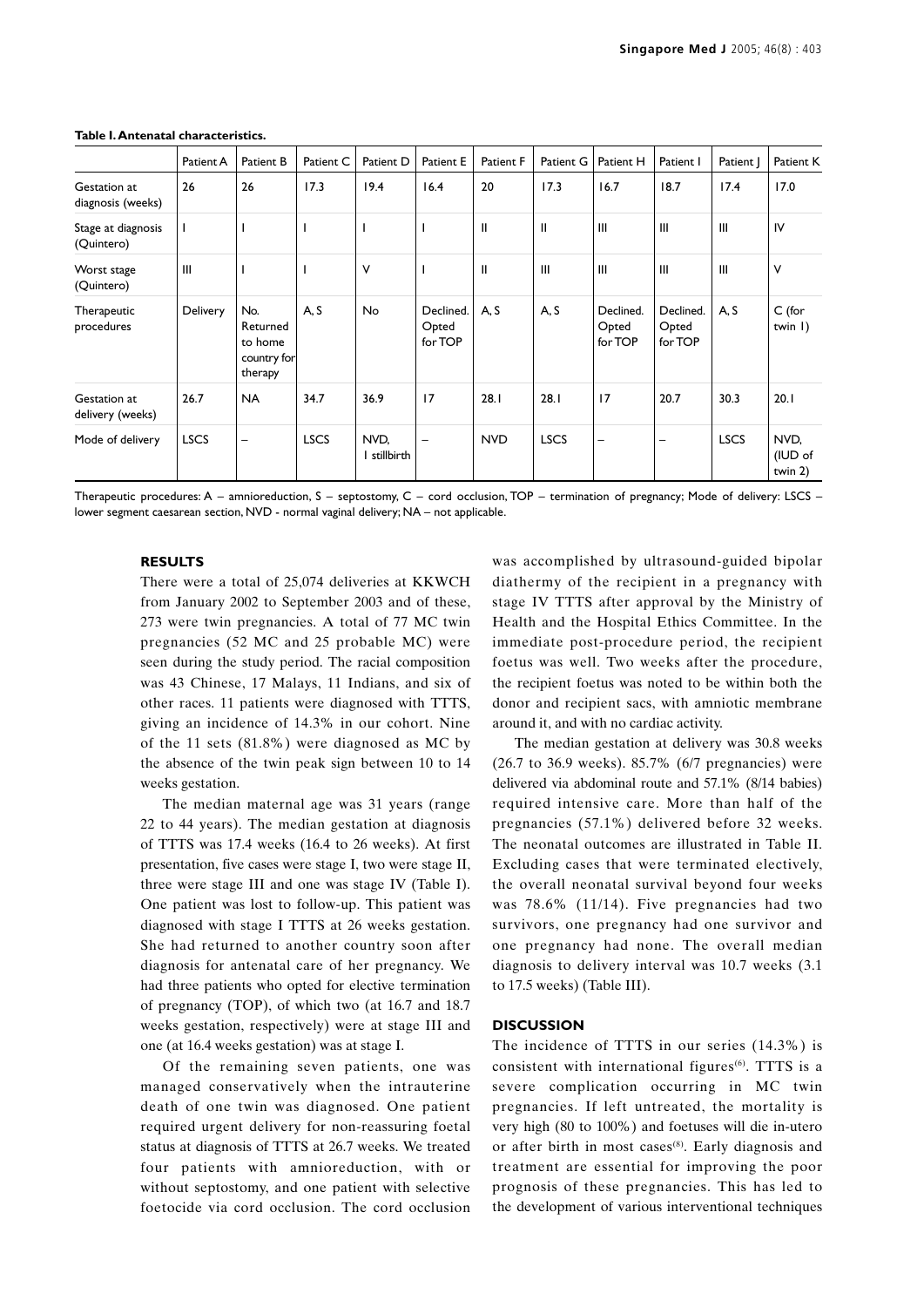|                                   | Patient A                                                                                               | Patient C      | Patient D                 | Patient F                              | Patient G                                                                                      | Patient                                                                                                        | Patient K |
|-----------------------------------|---------------------------------------------------------------------------------------------------------|----------------|---------------------------|----------------------------------------|------------------------------------------------------------------------------------------------|----------------------------------------------------------------------------------------------------------------|-----------|
| Apgar at 5min<br>(twin 1; twin 2) | 9;8                                                                                                     | 9;9            | 9; nil<br>(stillbirth)    | 9;9                                    | $9; \S$                                                                                        | 9;9                                                                                                            | 0, 0      |
| NICU admission                    | Both twins                                                                                              | No             | <b>No</b>                 | Both twins                             | <b>Both twins</b>                                                                              | Both twins                                                                                                     | <b>NA</b> |
| Survival up to 28 days            | Both twins                                                                                              | Both twins     | One twin                  | Both twins                             | <b>Both twins</b>                                                                              | Both twins                                                                                                     | 0         |
| NICU stay (days)<br>Twin I        | 189                                                                                                     | 0              | $\mathbf 0$               | 41                                     | 72                                                                                             | 8                                                                                                              | <b>NA</b> |
| NICU stay (days)<br>Twin 2        | 63                                                                                                      | $\mathbf 0$    | <b>NA</b>                 | 40                                     | 55                                                                                             | 168                                                                                                            | <b>NA</b> |
| Perinatal morbidity<br>Twin I     | <b>BPD</b><br><b>NEC</b><br><b>PDA</b><br><b>IVH</b><br>Hypothyroid<br>(Died after 189<br>days of life) | Hyperglycaemia | <b>NNJ</b><br><b>CTEV</b> | <b>RDS</b><br><b>ROP</b><br><b>IVH</b> | <b>RDS</b><br><b>PDA</b><br>Pulm stenosis<br>lleal perforation<br>with colostomy<br><b>NNJ</b> | <b>RDS</b><br><b>PDA</b><br>Meconium<br>plug syndrome<br>Right germinal<br>matrix<br>haemorrhage<br><b>NNJ</b> | <b>NA</b> |
| Perinatal morbidity<br>Twin 2     | <b>RDS</b><br><b>PDA</b><br>Hypothyroid                                                                 | <b>NNI</b>     | <b>NA</b>                 | <b>RDS</b><br><b>ROP</b><br><b>NNI</b> | <b>ARPKD</b><br><b>IVH</b><br><b>RDS</b><br><b>NNJ</b><br>(Died after<br>55 days of life)      | <b>RDS</b><br><b>VSD</b><br>Meconium<br>plug syndrome<br><b>IUGR</b>                                           | <b>NA</b> |

#### **Table II. Neonatal outcomes.**

NICU: neonatal intensive care unit; Apgars at 5min: § – not scored; ARPKD: autosomal recessive polycystic kidney disease; NNJ: neonatal jaundice; RDS: respiratory distress syndrome; BPD: bronchopulmonary dysplasia; PDA: patent ductus arteriosus; ROP: retinopathy of prematurity; VSD: ventricular septal defect; IVH: intraventricular haemorrhage; CTEV: congenital talipes equinovarus; NA: not applicable

| rabic infinipact or stage on activery meet van |                                                      |                                                     |                                                              |  |  |  |
|------------------------------------------------|------------------------------------------------------|-----------------------------------------------------|--------------------------------------------------------------|--|--|--|
|                                                | Gestation at diagnosis<br>in weeks<br>Median (range) | Gestation at delivery<br>in weeks<br>Median (range) | Diagnosis to delivery interval<br>in weeks<br>Median (range) |  |  |  |
| Stage I<br>$n=3$                               | $19.4(17.3 - 26)$                                    | 34.7 (26.7 - 36.9)                                  | $17.4(0.7 - 17.5)$                                           |  |  |  |
| Stage II<br>$n=2$                              | 18.7 (17.4 - 20)                                     | 28.1(28.1)                                          | $9.4(8.1 - 10.7)$                                            |  |  |  |
| Stage III<br>$n=1$                             | 17.4                                                 | 30.3                                                | 12.9                                                         |  |  |  |
| Stage IV<br>$n=1$                              | 17                                                   | 20.1                                                | 3.1                                                          |  |  |  |

#### **Table III. Impact of stage on delivery interval.**

over the last decade to improve the outcome of such pregnancies.

Aminoreduction is one of the key therapies used in the management of TTTS and serial reductions have been the mainstay of therapy for the past decade. Basically, excess amniotic fluid is removed from the recipient's sac by inserting a needle into the gestational sac under ultrasound guidance. Restoration of normal intra-amniotic fluid volume allows prolongation of pregnancy by reducing the risk of preterm labour and spontaneous rupture of membranes(11). It also reduces maternal discomfort and may improve fetal condition by increasing uteroplacental circulation<sup> $(12)$ </sup>. Septostomy may also improve survival rates, and may reduce the number of amnioreductions necessary to relieve polyhydramnios, though its mechanism is unclear $(13)$ .

A more recent development is foetoscopic laser surgery. Direct vision of the placenta is achieved through an endoscope, and the communicating vessels are identified and destroyed with a laser. Foetoscopic laser coagulation of placental anastomoses is the most logical treatment in that it interrupts blood flow through vascular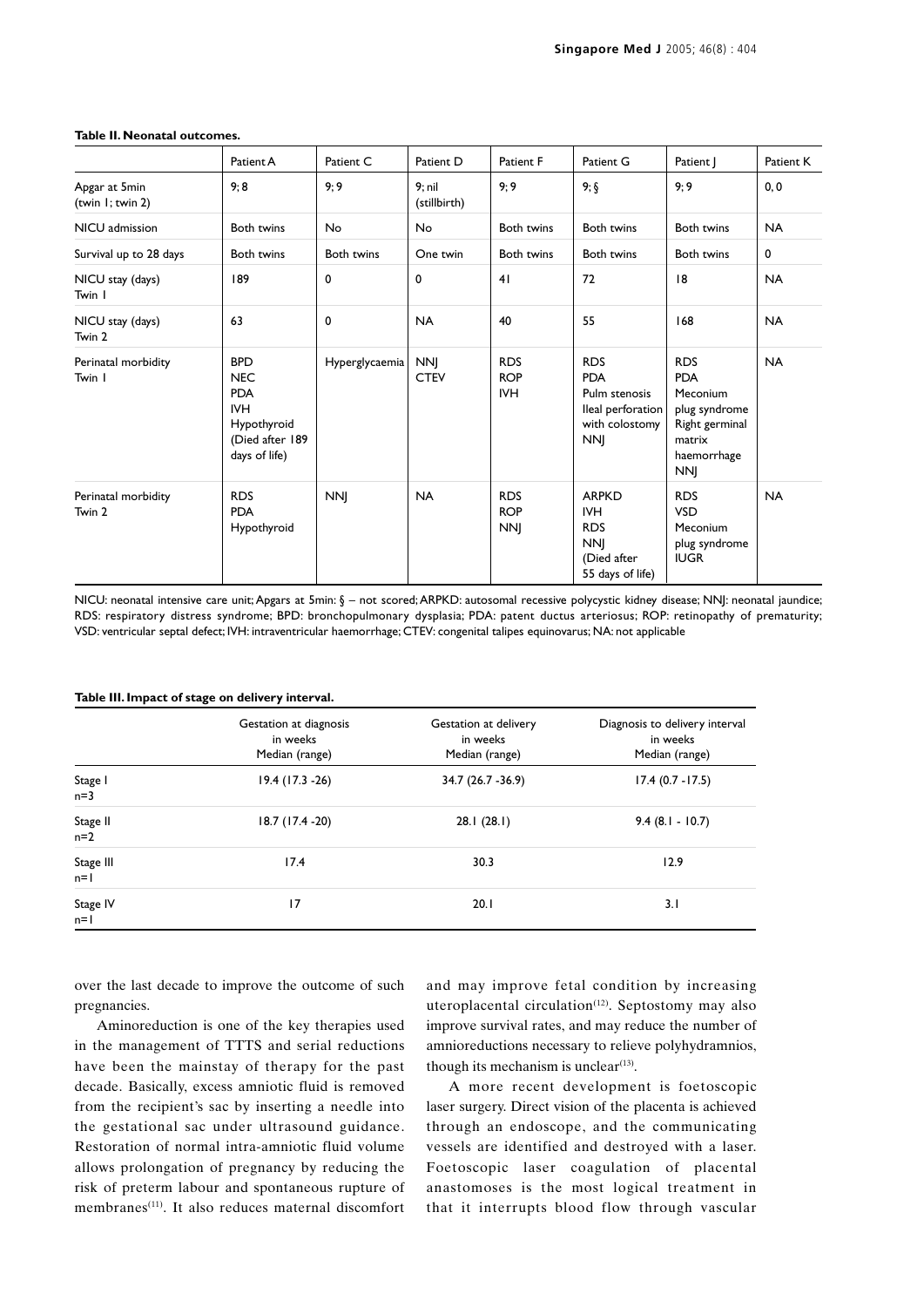communications between the two foetuses $(14,15)$ . In the Eurofoetus randomised controlled study comparing laser surgery versus serial amnioreductions, laser is shown to be a more effective first line treatment (76% versus 56% survival up to 28 days of life;  $p=0.009$ <sup>(16)</sup>. However, it requires advanced equipment and is performed only in a few specialised centres around the world. Selective cord occlusion using bipolar diathermy under ultrasound guidance is used as a last resort for pre-terminal TTTS and has been shown to be effective in saving the  $co$ -twin<sup>(17,18)</sup>.

Despite being a small case series owing to the small population base in Singapore, the results from our study show that the overall perinatal survival rate at birth in pregnancies complicated by TTTS presenting before 28 weeks was 78.6%. This compares favourably with that of renowned centres around the world. The severity of TTTS and the gestation at delivery are the main factors in determining the perinatal outcome of such pregnancies<sup>(19)</sup>. Therefore, it is important to diagnose the condition as soon as possible in the second trimester and intervene when appropriate. It is important that all pregnancies have a routine early ultrasonographical scan for dating as twin pregnancies are often unexpected, and the determination of chorionicity is almost 100% accurate if scanned before 14- 16 weeks. Since TTTS occurs in 10 to 15% of monochorionic twins $(3)$ , the importance of such a scan cannot be overlooked if we are to reduce the morbidity and mortality associated with monochorionic twin pregnancies.

In most centres around the world, cases of TTTS upon diagnosis are referred to tertiary centres for further management. However, there are few centres with dedicated MC twin clinics. In Singapore, the MC twin clinic was started in January 2002 at the KKWCH with the aim to provide close surveillance for the detection of specific problems in MC twins such as TTTS and foetal growth restriction. Compared to an earlier series $(13)$  in the same hospital, TTTS has been detected at earlier gestations and in earlier stages, and management had resulted in a longer diagnosis-delivery interval with a higher proportion delivering after 32 weeks (43% versus 0%). We attribute these good results to the set up of the MC twin clinic.

The idea for the set up of a specialised twin clinic was not without any evidence. O'Connor et al reported that intensive antepartum care in a twin clinic eliminated the need for antepartum hospitalisation(20). Ellings et al reported that having a specialised multidisciplinary twin clinic improved

the perinatal outcome for twin gestations<sup> $(21)$ </sup>. The improvements were attributed to intensive preterm birth prevention education, individualisation of prenatal care, as well as frequent maternal assessment by a consistent care provider. This approach reduced the rate of very early preterm delivery and its neonatal sequelae.

Papiernik et al developed a special program for multiple gestations in France that emphasises frequent patient visits, early work leave, cervical evaluation, and home visits by midwives. With this program, they were able to reduce the number of very low birth weight infants and perinatal deaths<sup>(22)</sup>. Vergani et al also reported lower incidence of delivery before 34 weeks and low birth weight infants when they developed a specific protocol for twin management<sup> $(23)$ </sup>. However in these studies, monochorionic or dichorionic twin pregnancies were not differentiated.

Since the conclusion of this study, the twin clinic protocol was made more comprehensive. The patients are seen and counselled by the same maternal foetal specialist each visit. They would have two-weekly ultrasonographical scans from 16 weeks onwards for foetal biometry, amniotic fluid volume and Doppler flow studies. The Doppler detection of artery-to-artery anastomoses (AAA) would be performed for up to ten minutes after the completion of every basic ultrasonographical scan up to 26 weeks gestation (until one is found) as the presence of an AAA has been shown to be beneficial in terms of decreasing the risk of TTTS and in improving the survival, even if TTTS was diagnosed $(24)$ . Transvaginal cervical length measurements would be made between 22 to 24 weeks, and weekly intramuscular depot medroxyprogesterone acetate offered if the cervical length was <2.5 mm. Uncomplicated MC twins are preferentially delivered between 36 to 37 weeks.

In conclusion, TTTS occurs in a significant proportion of MC twin pregnancies. Early detection by close surveillance may optimise the outcome of these pregnancies through the availability of modern intervention.

#### **REFERENCES**

- 1. Botting BJ, Davies IM, Macfarlane AJ. Recent trends in the incidence of multiple births and associated mortality. Arch Dis Child 1987; 62:941-50.
- 2. Benirschke K. The biology of the twinning process: how placentation influences outcome. Semin Perinatol 1995; 19:342-50.
- 3. Sebire NJ, Snijders RJ, Hughes K, et al. The hidden mortality of monochorionic twin pregnancies. Br J Obstet Gynaecol 1997; 104:1203-7.
- 4. Carroll SG, Soothill PW, Abdel-Fattah SA, et al. Prediction of chorionicity in twin pregnancies at 10-14 weeks of gestation. BJOG 2002; 109:182-6.